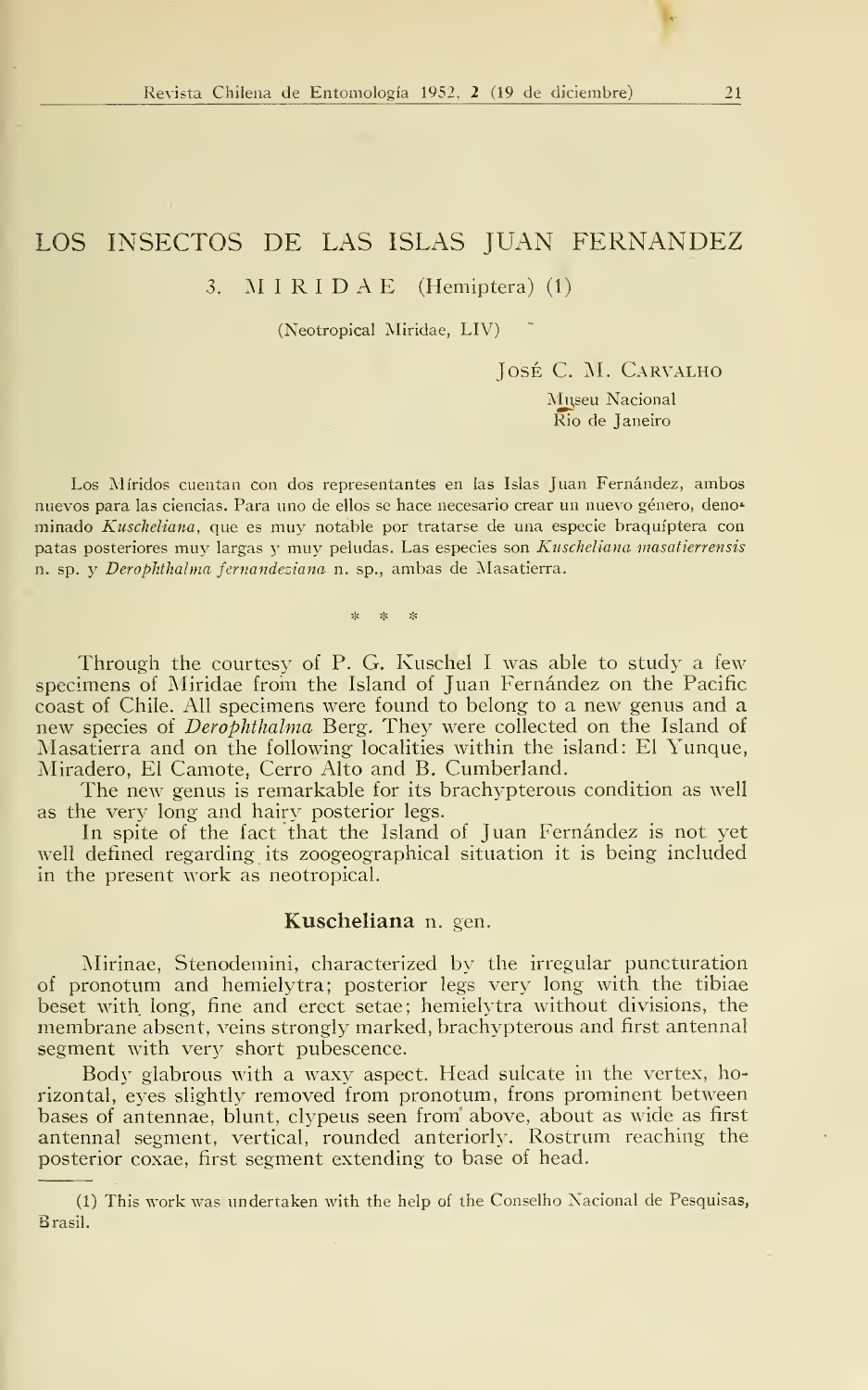Antennae long and slender, first segment shorter than the lenght of head and pronotum together, slightly bent outwards, strongly narrowed at extreme base and tapering gradually towards the apex, very fine and shortly pubescent, the hairs about four to five times shorter thán the diameter oí the segment; second segment much slender than first, very slightly incrassate towards the apex; third and fourth segment tapering gradually, both very shortly pubescent.

Pronotum a little wider than long, almost fíat, the calli fused and slightly raised, lateral margins carinate, portion of pronotum corresponding to collar and between the posterior angles and the calli, punctate, posterior margin slightly sinuate. Mesoscutum and scutellum without line of separation.

Hemielytra short (brachypterous), without divisions between clavus and corium, cuneus and membrane not visible, embolium laminate, a little reflexed, wider at the basal third, veins stongly marked with more or less visible puncturation on their margins. The hemielytra is irregularly punctate, reaching the 6th abdominal segment.

Legs with thickened tibiae, the posterior pair much longer than the others, posterior tibiae with very dense, long and erect setae about twice or more as long as width of tibia and numerous very minute dark teeth or points, posterior tarsus with first segment as long as second and third together, with a tuft of hairs below and fine, erect setae lateral and dorsally.

Type of genus: Kuscheliana masatierrensis n. sp.

This genus differs from *Schoutedenomiris* Carvalho due to its brachypterism, the vertical and blunt clypeus, much longer first antennal' segment, rostrum reaching the posterior coxae and lack of membrane. From Ophthalmomiris and Porpomiris Berg by the long pubescence of posterior tibiae. It differs from all other genera by the visible puncturation of pronotum and hemielytra. The genus Stenodema Laporte also with a punctate pronotum is macropterous and do not possess the characteristic pubescence of Kuscheliana.

<sup>I</sup> dedicate this interesting genus to my colleague, Guillermo Kuschel, <sup>a</sup> man of great merit in Chilean entomology.

#### Kuscheliana masatierrensis n. sp. (Fig. 1).

Characterized by its colour and male genitalia.

Male: length 6,0 mm., width 1,8 mm. Head: length 0,8 mm., width 1,1 mm., vertex  $0.70$  mm. Antennae: segment I, length 1,5 mm.; 1I, 3,6 mm.; III, 1,8 mm.; IV, 1,7 mm. Pronotum: length 0,9 mm., width at base 1.2 mm. Rostrum: length 3,0 mm.

Colour: yellowish green to greenish straw with reddish or fuscous markings; head yellowish with reddish striolae on each side of frons, these sometimes fused or absent, margin of eyes reddish, eyes chestnut, rostrum hyaline with apex fuscous; antennae with the first segment either fuscous or reddish, its internal margin lighter, second segment reddish brown with fuscous apex, third and fourth segments fuscous, the third slightly lighter at base; pronotum with reddish markings on its middle and near the lateral margins, the lateral margins (carina) and a slender median longitudinal fascia, yellowish, a darker área is visible between the carina and disc of pronotum; scutellum with two dark fasciae,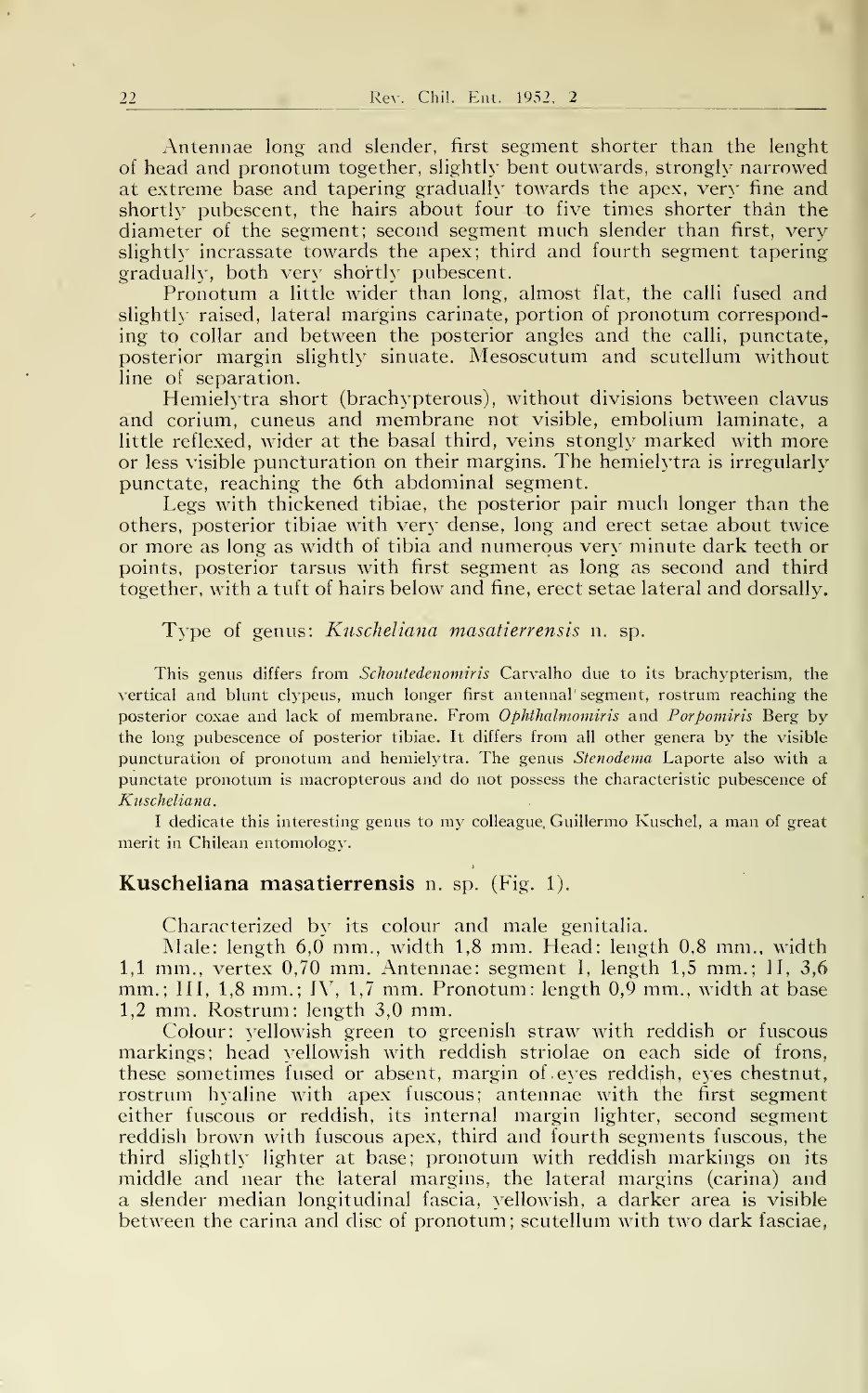the median line, basal angles and extreme apex, yellowish; mesoscutum with two reddish fasciae separated by a lighter longitudinal median line; hemielytra irregularly marked with reddish, fuscous and yellow, embolium



Fig. 1. Kuscheliana masatierrensis n. gen., n. sp.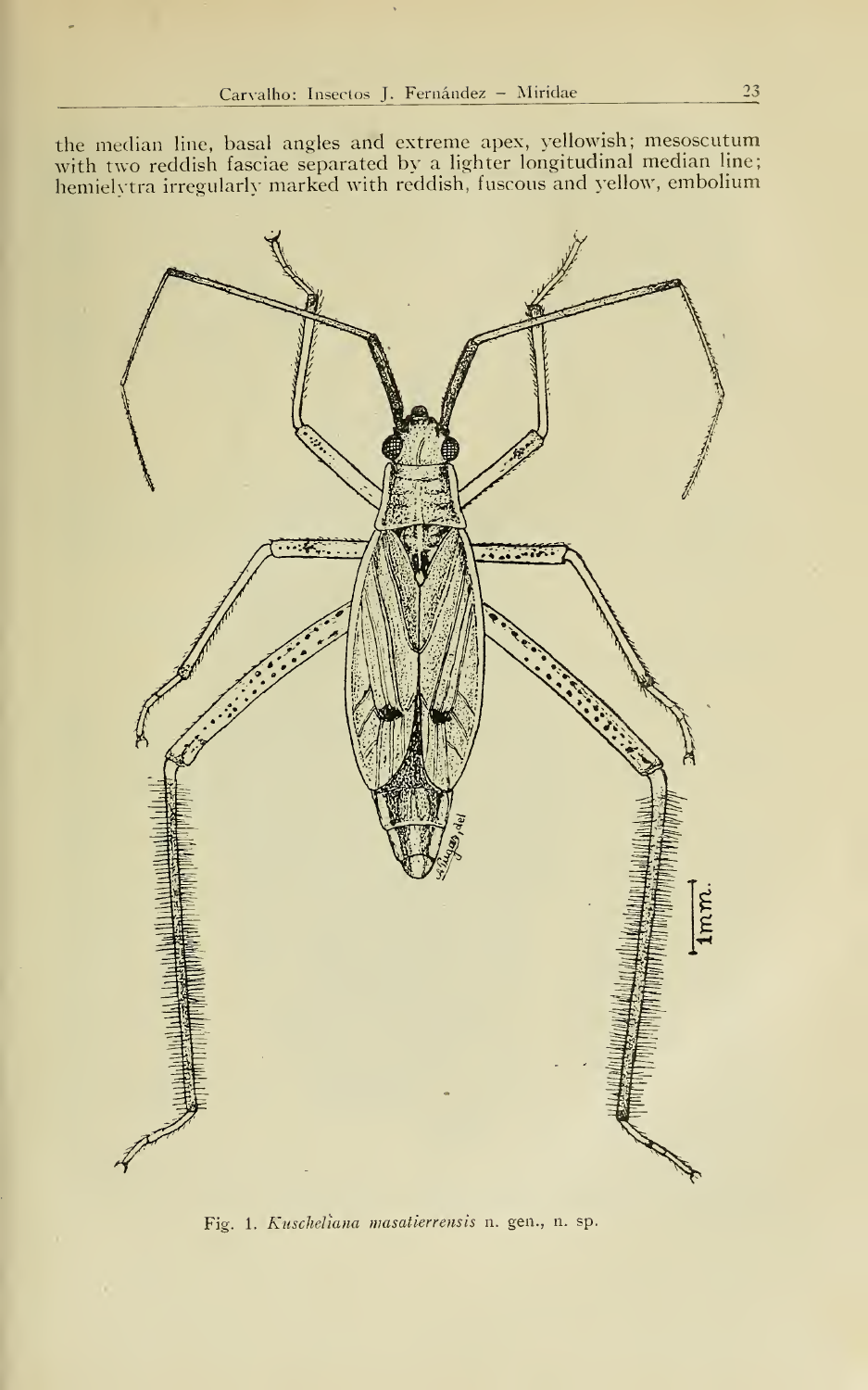and veins distinctly yellow, corium with two roundish fuscous spots near the apex of the área surrounded by the brachial and radial veins and two much fainter ones along the brachial vein near the middle of the corium; legs yellowish tending to fuscous in the males, femora with lines of black roundish spots more visible on the posterior pair, posterior tibiae with a dark fascia internally, densely beset with dark, long and erect setae and with minute black points, anterior and median tibiae and tarsi yellow with fuscous apex.

Genitalia: aedeagus (fig. 3) of the Stenodemini type, with four spiny lobes, two of them much more strongly covered with spines. Left clasper (fig. 5) curved, somewhat falciform, with many and long setae on the basal portion. Right clasper (fig. 6) small, with a distinct apical tooth. Pygophore seen from left side as in figure 4.

Female: identical to male in colour and general aspect but much more robust. Length  $8,5$  mm., width  $2,5$  mm.

Holotype: male, El Yunque, Masatierra, 300 m., 9.1.952, P. G. Kuschel, in the Collection of Investigaciones Entomológicas, Universidad de Chile. AUotype: female, same data as type and in the same collection. Paratypes: 4 females, El Camote, Bahía Cumberland, Miradero de Sil kirk, Masatierra, P. G. Kuschel, in the collections of Investigaciones Entomológicas, Universidad de Chile, and of the author.

The species lives among ferns in the dark and damp recesses of the forest.

#### Derophthalma fernandeziana n. sp. (Fig. 2)

Characterized by its colour, size and male genitalia.

Male: length 4,1 mm., width 1,7 mm. Head: length 0,3 mm., width 0,9 mm., vertex 0,40 mm. Antennae: segment I, length 0,3 mm.; II,  $1,0$ mm.; III, 0,4 mm.; IV, 0,3 mm. Pronotum: length 0,8 mm., width at base 1,6 mm.

Colour: dark brownish to dark testaceous, beset with silky or woolly silvery pubescence; antennae yellow with segment I, extreme base and apex of second segment, the third and fourth segments, black; head with yellow fascia medianly on the frons and vertex, jugum, clypeus and lorum also yellow; rostrum hyaline; pronotum dark, with slender posterior margin yellow (some specimens with a short median longitudinal fascia on the disc and lateral margins of pronotum, yellow); scutellum with yellow apex (some specimens with the median line also yellowish); hemielytra with lighter areas in the basal portion of corium, between the brachial vein and claval commissure and also apically contiguous with cuneal fracture, darker areas may also be seen, over which the woolly silvery pubescence is distinctly visible, cuneus yellow apically; membrane enfumate with a light área near apex of cuneus and another not well marked a little beyond, veins yellow apically; underside brownish, ostiolar peritreme and rima just behind it, white; legs yellow, the femora with two dark transversal fascia near apex, tibiae dark at apex and base, tarsi with third segment black.

Pronotum and scutellum strongly punctate, head striolate, hemielytra shagrine, scutellum strongly convex. Others characters as mentioned for the original description of the genus.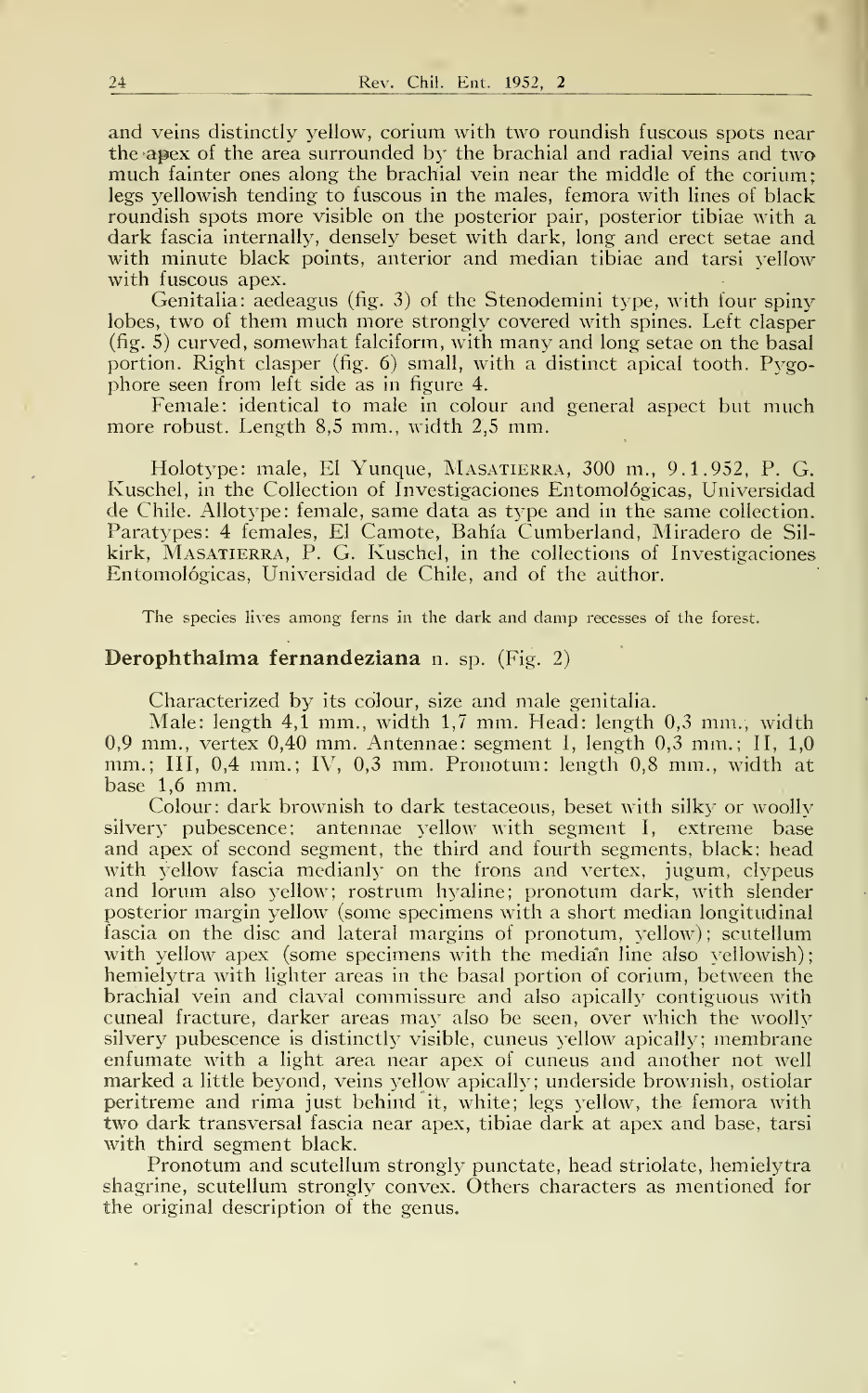Genitalia: aedeagus (fig. 9) of the Mirini type, with a median spiculum and a central more chitinized portion ending a little above the external gonopore. Left clasper (fig. 7) curved, with a spine near the apex on the dorsal side. Right clasper (fig. 8) simple ending by a point.



Fig. 2. Derophthalma fernandeziana n. sp.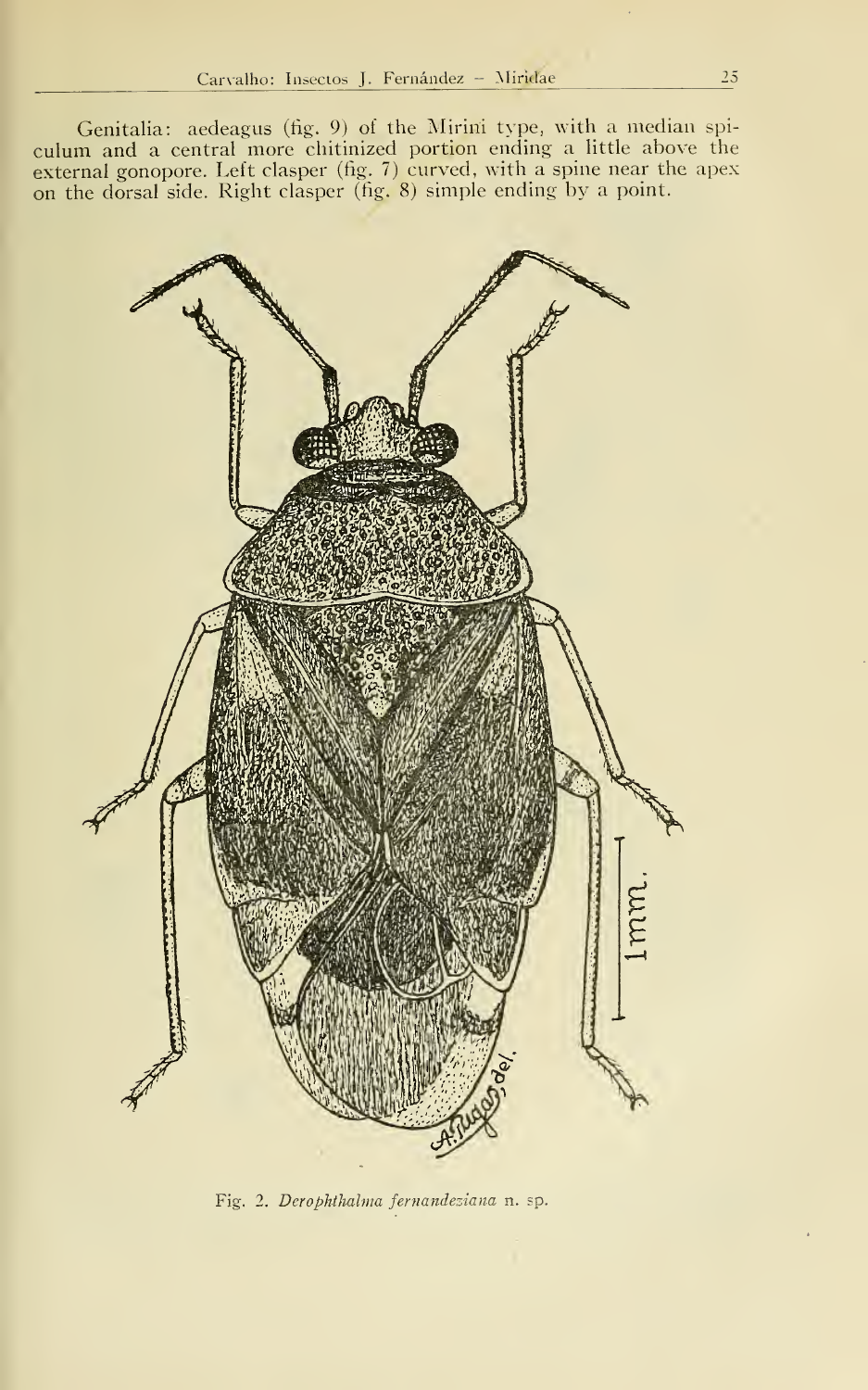Female: identical to male in colour and size, showing a wider vertex and a shorter and slender second antennal segment (length 0,9 mm.). Some specimens show the head, pronotum and scutellum testaceous to yellowish. Two females are totally testaceous to yellowish, except for the apical spot near apex of corium, membrane and apex of second antennal segment.

Holotype: male, Plazoleta del Yunque, Masatierra, 200 m., 9. 1.952, on Boehmeria excelsa (Urticaceae), P. G. Kuschel, in the Collection of Investigaciones Entomológicas, Universidad de Chile. Allotype: female, same data as holotype and in the same collection. Paratypes: 6 males and 10 females, same data as above and Cerro Alto, MASATIERRA, 600 m., 1.2.952, on Rhaphithamnus venustus (Verbenaceae) and especially on Ugni Selkirkii (Myrtaceae), in the collections of Investigaciones Entomológicas, Universidad de Chile, of Museu Nacional, Rio de Janeiro, and of the author. . e.

This species differs from Derophthalma reuteri Berg and Derophthalma coriaria Knight and Carvalho by ist colour, larger size and male genitalia.